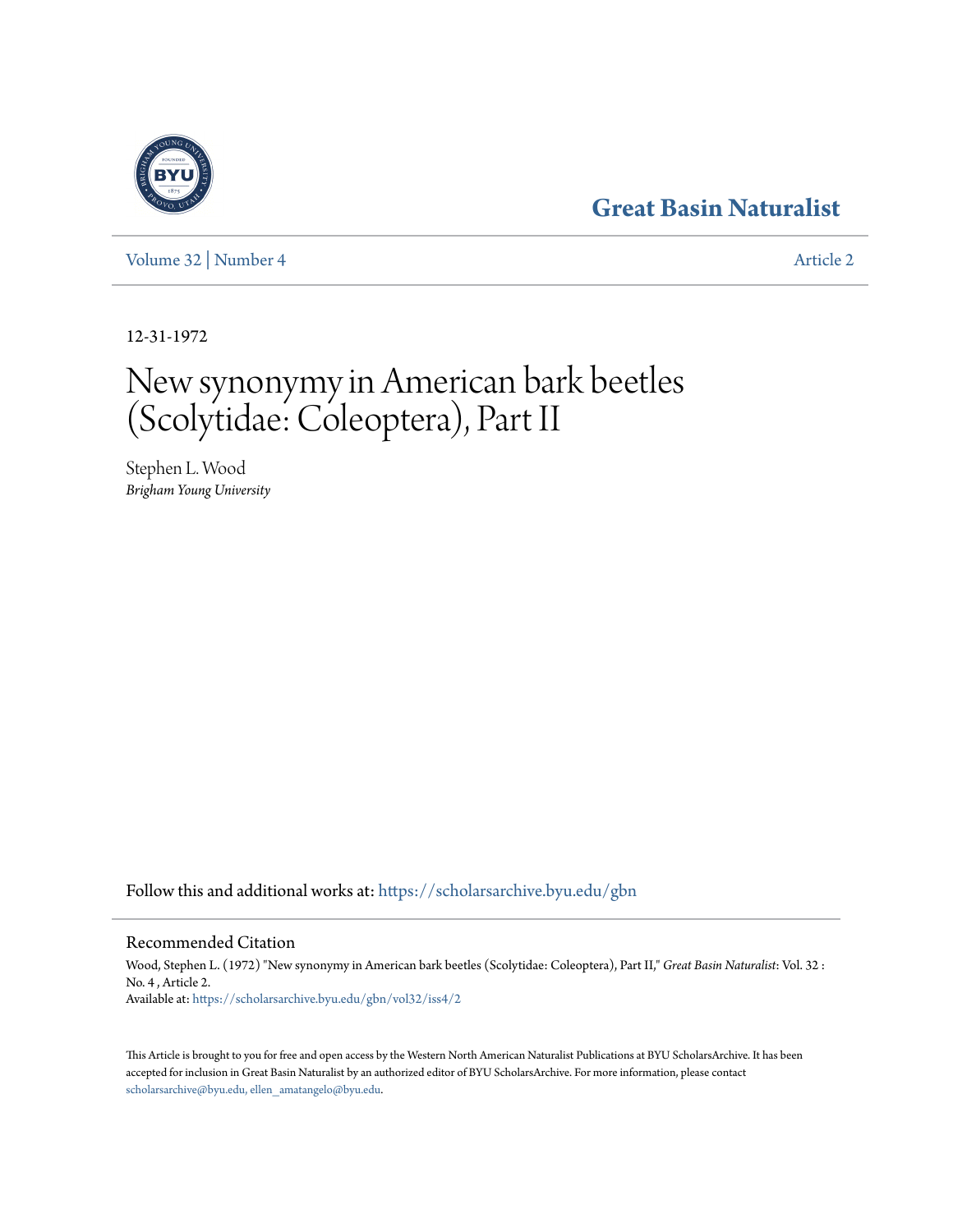#### NEW SYNONYMY IN AMERICAN BARK BEETLES (SCOLYTIDAE: COLEOPTERA), PART II<sup>1</sup>

#### Stephen L. Wood<sup>2</sup>

ABSTRACT.— New synonymy involving American Scolytidae includes: Acan-<br>thotomicus Blandford (=  $M$ imips Eggers), Dendroterus Blandford (=  $X$ ylochilus thoiomicus Blandford (= Mimips Eggers), Dendroterus Blandford (= Xplochilus Scheell), Chramesus dentatus Scheelffer (= C. hieras Wood), C. errans (Blandford) (= Centolepsis Institutes Scheell), C. ergius (Blandford) (= Ce

While reviewing the Scolytidae of North and Central America in the preparation of a taxonomic monograph of the family for this area, the types of numerous species have been examined to confirm the identity of the various taxa. This has resulted in the discovery of several new synonyms. Since the monograph will not be published for several years, the new synonymy is presented below in order that names might be used in identifications and other work. The genera and then the species treated are presented in alphabetical order.

An item of special significance is noted here for the first time. Two species described by Blandford (1895-1905. Biol. Centr. Amer., Coleopt. 4, part 6) from Mexican tobacco refuse intercepted at Paris, Cnemonyx atratus (Blandford) and Hylocurus retusipennis Blandford, have never been found in North or Central America, but both are reported here as species native to southern Brazil. It is suggested that all Blandford species described from Mexican tobacco refuse actually came from Brazil, since none of them have ever been taken from North or Central America.

<sup>&#</sup>x27;This work was supported by a research grant from the National Science Foundation.

<sup>&</sup>lt;sup>2</sup>Department of Zoology. Brigham Young University. Provo. Utah 84601.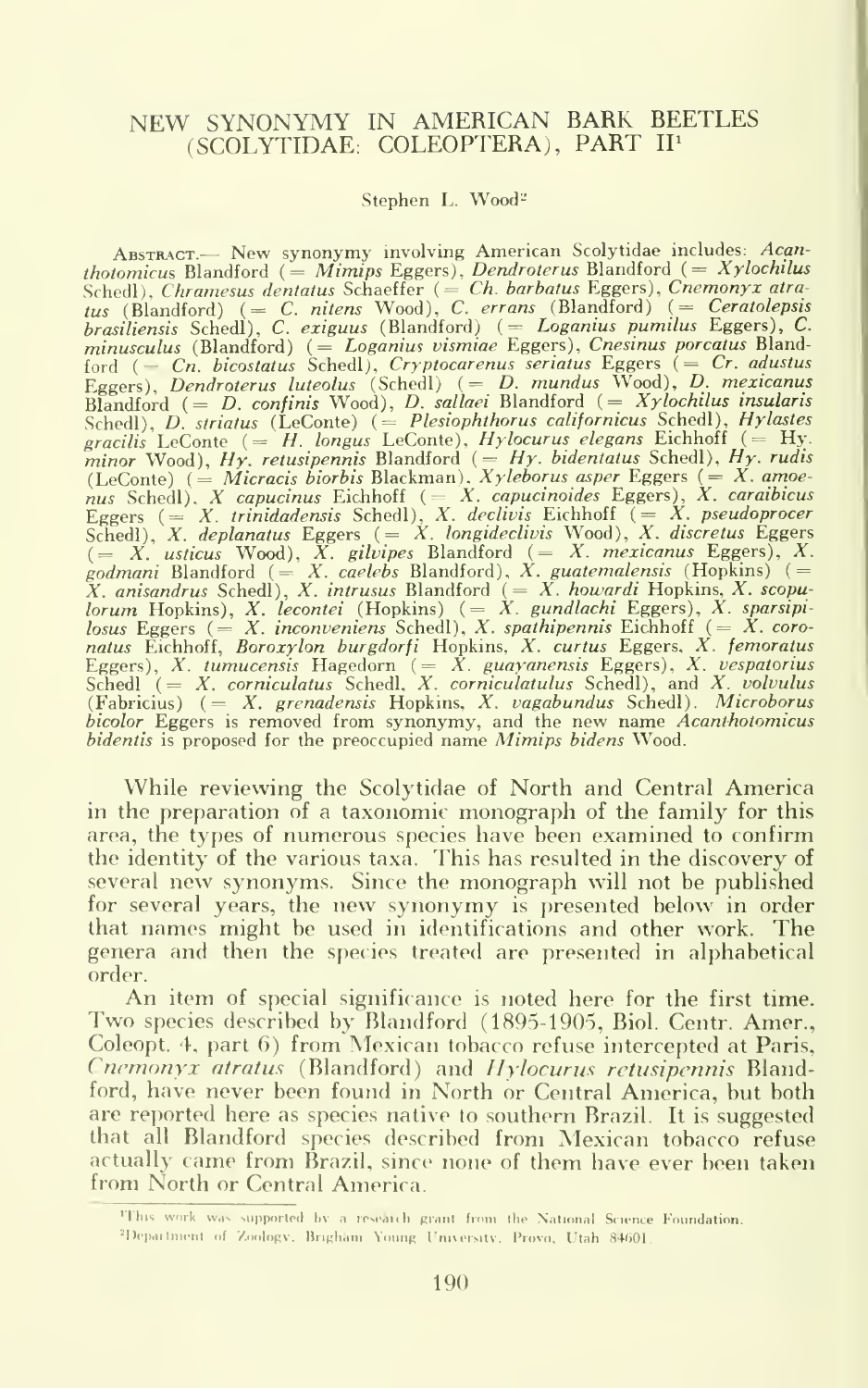#### Acanthotomicus Blandford

Acanthotomicus Blandford, 1894, Trans. Ent. Soc. London 1894:89 (Type-species: Acanthotomicus spinosus Blandford, monobasic).

Mimips Eggers, 1932, Rev. Zool. Bot. Afr. 22:33 (Type-species: *Ips pilosus* Eggers, and the original designation). *New synonymy*.

In species assigned to the genera Acanthotomicus Blandford, 1894, and *Mimips* Eggers, 1932, the strongly flattened antennal club varies from minutely pubescent and entirely devoid of sutures to clearly marked, strongly procurved sutures in both groups. The elytral declivity is broadly excavated, with the margins armed by one to six pairs of denticles in species assigned to both groups. In view of the diversity of the groups and the intergradation between species assigned to each name, and in the absence of characters that might support continued separation, I place Mimips in synonymy under the much older name Acanthotomicus.

Schedl (1964, Reichenbachia 2:218) placed Acanthotomicus and several other genera (Orthotomides Wood, Pityokteines Fuchs, and Orthotomicus Ferrari) in synonymy under Ips. Although there is some justification for his action, I do not feel it is in the interest of taxonomy or of forestry to support his action. The characters employed and the justification for my restoration of these genera will appear in another work.

#### Dendroterus Blandford

- Dendroterus Blandford, 1904, Biol. Centr. Amer., Coleotp. 4(6):233 (Two species); Hopkins, 1914, Proc. U.S. Nat. Mus. 48:120 (Type-species: Dendroterus mexicanus Blandford, subsequent designation).
- Xylochilus Schedl, 1956, Pan-Pacif. Ent. 32:31 (Type-species: Xylochilus insularis Schedl = *Dendroterus sallaei* Blandford, original designation). New syn-<br>onymy.

The type-species of Xylochilus Schedl, X. insularis Schedl, is identical to Dendroterus sallaei Blandford (see below), a species clearly conspecific with *D. mexicanus* Blandford, the type-species of  $Dendroterus$  Blandford. For this reason  $Xylochilus$  must be placed in synonymy.

#### Acanthotomicus bidentis, n. n.

Mimips bidens Wood, 1971 (nee Schedl. 1967). Brigham Young Univ. Sci. Bull., Biol. Ser. 15(3) :41. Preoccupied.

When *Mimips bidens* Wood was published, the use of the same name for an African species by Schedl (1967, Opusc. Zool. Budapest 7:229) was overlooked. In view of the above synonymy involving the name Mimips and the homonymy, the new name Acanthotomicus bidentis is proposed as <sup>a</sup> replacement name for Mimips bidens Wood.

#### Chramesus dentatus Schaeffer

Chramesus dentatus Schaeffer, 1908, Jour. New York Ent. Soc. 16:221 (Lectotype, female; Huachuca Mts., Arizona; U.S. Nat. Mus.).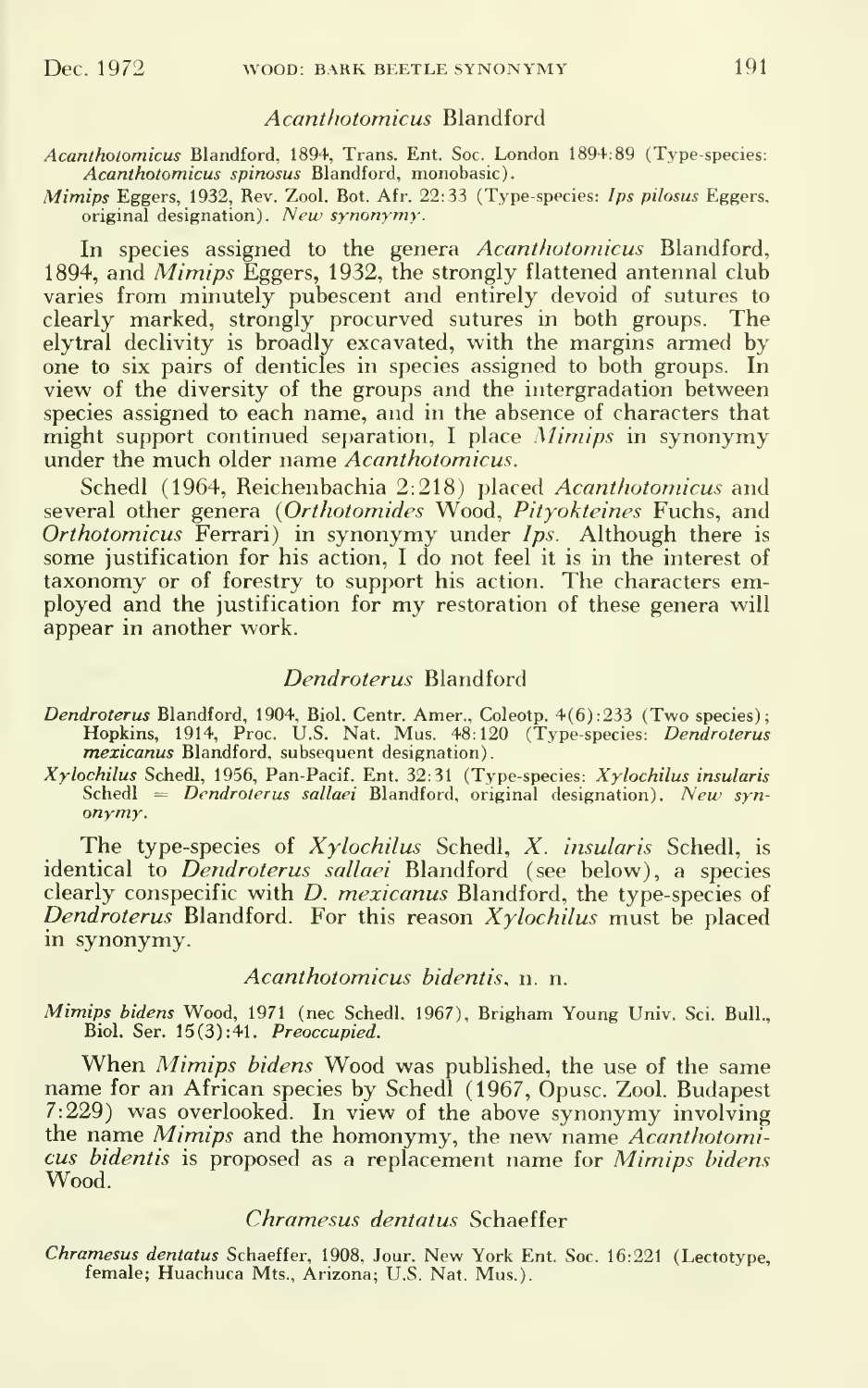Chramesus barbatus Eggers, 1931, Ent. Blatt. 26:169 (Holotype. male; Valle de Mexico; Berlin Zool. Mus.). New synonymy.

A pair of specimens bearing identical data to the lectotype of dentatus Schaeffer and also compared to it, and the holotype of barbatus Eggers were compared directly to one another. The males are identical in every respect. The name barbatus, therefore, is here placed in synonymy.

#### Cnemonyx atratus (Blandford)

- Lo*ganius atratus* Blandford, 1896, Biol. Centr. Amer., Coleopt. 4(6):129 (Lecto-<br>type, female; Bugaba, Chiriqui, Panama; British Mus. Nat. Hist., present designation).
- Cnemonyx nitens Wood, 1969, Brigham Young Univ. Sci. Bull., Biol. Ser. 10 (2): <sup>9</sup> (Holotype, male; Puerto Viejo, Heredia, Costa Rica; Wood Coll.). New synonymy.

Blandford named Loganius atratus from three syntypes taken at Bugaba, Panama. Of these three, two are females and the third specimen is missing from its pin. Because the specimens of Cne monyx nitens Wood taken to the British Museum in 1964 were all males and Blandford's atratus was represented only by females, the synonymy was not detected until later when <sup>a</sup> lectotype was selected. <sup>I</sup> here designate the first syntype from Bugaba, Panama, in Blandford's series as the lectotype of Loganius atratus. This specimen was labeled "Type" many years ago and since then has been regarded as the type, although it has never officially been so designated.

#### Cnemonyx errans (Blandford)

- Ceratolepsis errans Blandford, 1896, Biol. Centr. Amer., Coleopt. 4(6): 127 (Lecto-type, male; intercepted at Paris in "Mexican" tobacco refuse; British Mus. Nat. Hist., present designation).
- Cer*atolepsis brasiliensis S*chedl. 1936. Archiv. Inst. Biol. Veg. Rio de Janeiro 3:104<br>(Syntypes; Rio Grande do Sul, Brazil; Schedl Coll. and Vienna Mus.). *New* synonymy.

Blandford named *Ceratolepsis errans* from a syntypic series of several specimens intercepted at Paris in tobacco refuse that sup-<br>posedly came from Mexico. Four of those syntypes are in the British Museum (Natural History) where the first specimen, a male, was labeled "Type" and has generally been regarded as the type, al though it has never officially been so designated. I here designate that male syntype as the lectotype of Ceratolepsis errans Blandford. This lectotype and two male paralectotypes were compared to three males and two females of Ceratolepsis brasiliensis Schedl in my col lection identified by Schedl, labeled "Brasilian, Nova Teutonia, XII-1940, F. Plaumann," and were found to be identical. It is noted that in the original description of *brasiliensis* the sexes were reversed.

This species has been reported from southern Brazil and northern Argentina. There are no records or other reasons for believing it occurs in Mexico as was indicated by Blandford.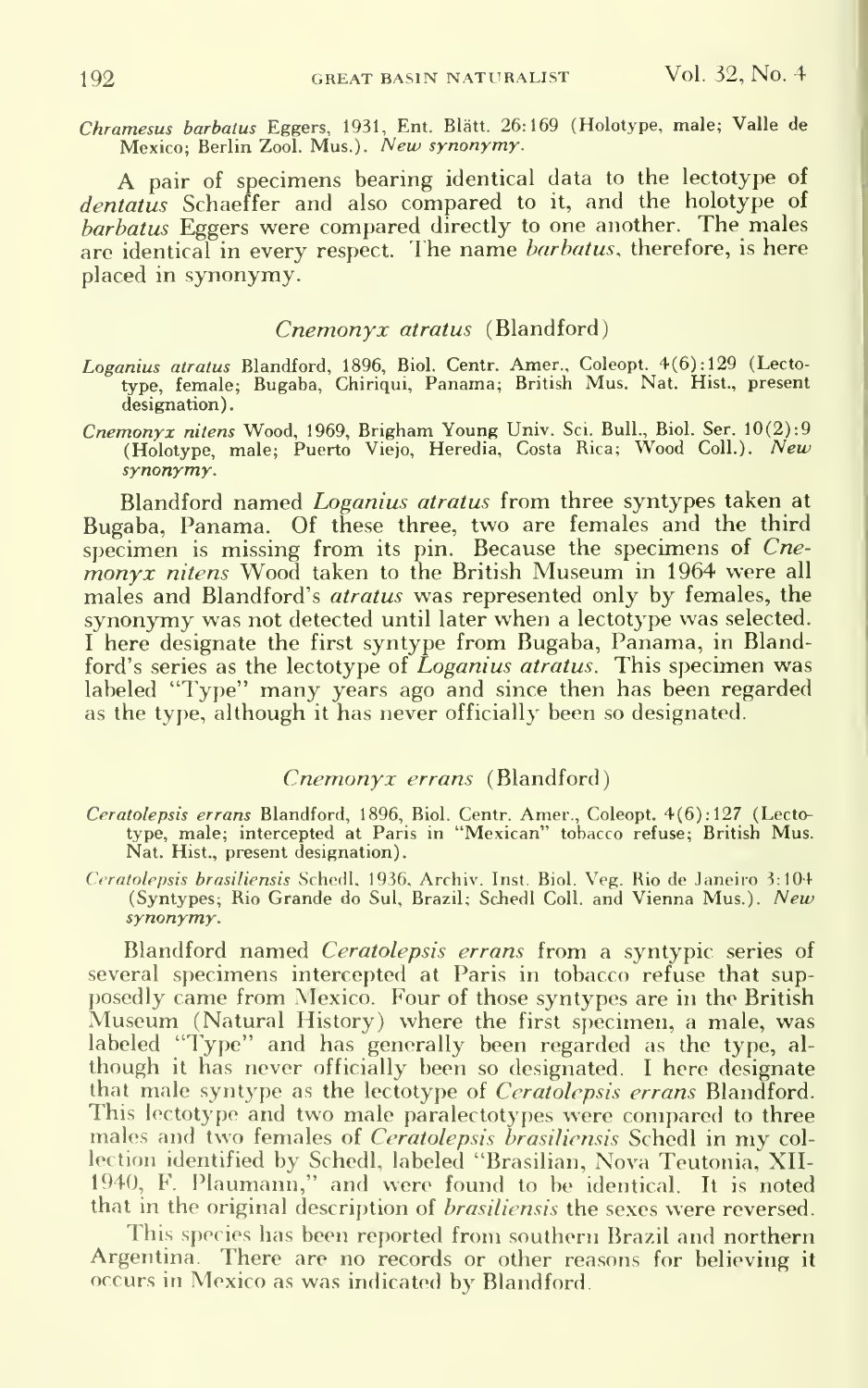#### Cnemonyx exiguus (Blandford)

*Loganius exiguus* Blandford, 1896, Biol. Centr. Amer., Coleopt. 4(6):130 (Lecto-<br>type, male; Bugaba, Chiriqui, Panama; British Mus. Nat. Hist., present designation).

Loganius pumilus Eggers, 1929, Wiener Ent. Zeit. 46:65 (Holotype, male; Tur-rialba, Costa Rica; U.S. Nat. Mus.). New synonymy.

Loganius exiguus Blandford was named from two male and one female syntypes from Bugaba, Panama. The first male syntype ishere designated as the lectotype of Loganius exiguus Blandford. This specimen was labeled "Type" many years ago, but has never officially been so designated. This lectotype and the male holotype of Loganius pumilus Eggers were both compared to the same male homotypes in my collection. Since all belong to the same species, Eggers's name is here placed in synonymy under the senior name exiguus Blandford.

#### Cnemonyx minusculus (Blandford)

- *Loganius minusculus* Blandford, 1896, Biol. Centr. Amer., Coleopt. 4(6):130<br>(Holotype, male; Volcan de Chiriqui, Chiriqui, Panama; British Mus. Nat. Hist.).
- Loganius vismiae Eggers. 1929, Wiener Ent. Zeit. 46:63 (Holotype, male; La Caja, <sup>8</sup> km W San Jose, San Jose, Costa Rica; Deutschen Ent. Mus.). New synonymy.

The male holotype of minusculus (Blandford) was compared directly to a male cotype and a male topotype of *vismiae* (Eggers). They are identical in all respects. An additional specimen from San Juan, Alta Verapaz, Guatemala, was also examined.

#### Cnesinus porcatus Blandford

Cnesinus porcatus Blandford, 1896, Biol. Centr. Amer., Coleopt. 4(6):137 (Six syntypes; Cerro Zunil, Guatemala, and Volcan de Chiriqui, Panama; British Mus. Nat. Hist.).<br>Mus. Nat. Hist.).<br>Cnesinus bicostatus Schedl, 1936,

Turrialba, Cartago, Costa Rica; Schedl Coll.). New synonymy.

Following a year of collecting in Costa Rica, including several days at various seasons at Turrialba, only two Cnesinus species could be found that even remotely resemble bicostatus Schedl. These were porcatus Blandford (2.8-3.1 mm) and costulatus Blandford (2.0-2.3 mm) of which 43 and <sup>32</sup> specimens respectively were ex amined. Based entirely upon the original description and field ex perience in the area of its type locality, it was concluded that *bi-costatus* Schedl (2.7 mm), known only from the unique male holotype which is not available for loan, must be <sup>a</sup> male of porcatus. This proposed synonymy must be considered tentative until the type of bicostatus is available for study.

#### Cryptocarenus seriatus Eggers

Cryptocarenus seriatus Eggers, 1933, Mem. Trav. Lab. d'Ent. Mus. Nat. d'Hist. Nat. 1(1): 10 (Holotype, female; Nouveau Chantier, Guyane Francaise; Paris Mus.).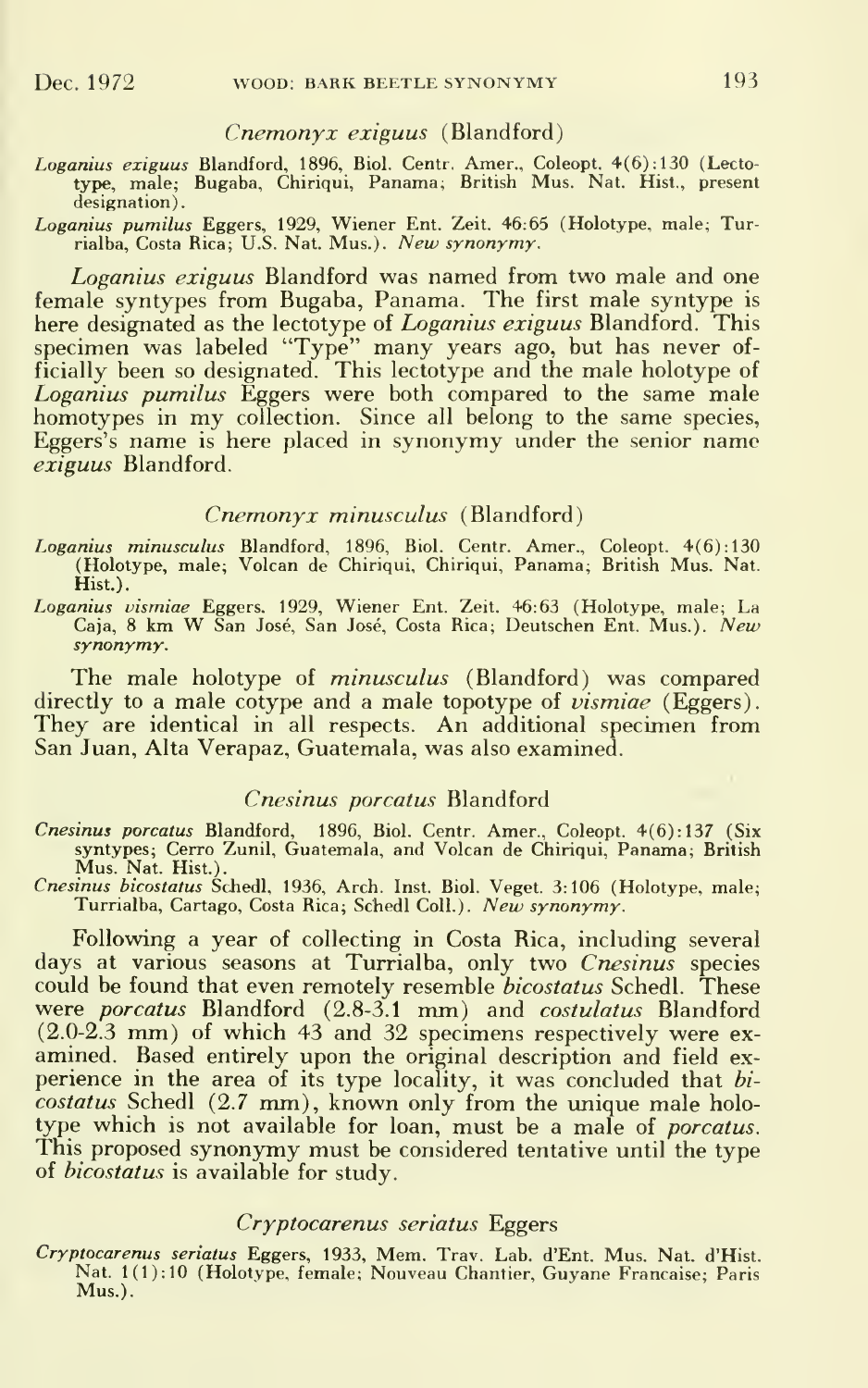Crrptocarenus adustus Eggers, 1933, Mem. Trav. Lab. d'Ent. Mus. Nat. 1(1): <sup>11</sup> (Holotype, female; St. Jean du Maroni, Guyane Francaise; Pans Mus.). New synonymy.

The female holotypes of seriatus Eggers and adustus Eggers were examined and compared to more than 80 specimens from Florida to Brazil. This material is easily associated with the type of seriatus, which is 2.0 mm in length. The abraded condition of the type of adustus, its shorter declivital setae on the elytra, and the concealed frons led Eggers to regard it as <sup>a</sup> different species. The size was reported as being 2.5 mm; however, if one compensates for the slightly crushed condition of the type itactually is 2.3 mm in length, well within the size range of *seriatus*. The removal of a small piece of the mounting card exposed the previously concealed frons which is of the typical *seriatus* sculpture. The short declivital setae of the type of *adustus* occurs commonly in specimens from Venezuela. For these reasons the name *adustus* Eggers must be placed in synonymy under seriatus Eggers because of page priority and the option available to the first revisor.

#### Dendroterus luteolus (Schedl)

Plesiophthorus luteolus Schedl. 1951, Dusenia 2:111 (Holotype, male; Mexico; Schedl Coll.).

Dendroterus mundus Wood, 1959, Great Basin Nat. 19:3 (Holotype. male; Tehuitzingo, Puebla, Mexico; Snow Ent. Mus., Univ. Kansas). New synonymy.

The holotypes of both *luteolus* Schedl and *mundus* Wood were examined. Prior to the description of mundus all identified speci mens (by Schedl) of *luteolus* known to me were from Baja California and actually were of *striatus* (LeConte). However, the holotype of luteolus has the evenly convex frons and coarser elytral vestiture of mundus. Although the exact type locality of *luteolus* in Mexico is unknown, the characters are sufficiently clear that the name *mundus* should be placed in synonymy.

#### Dendroterus mexicanus Blandford

Dendroterus mexicanus Blandford, 1904. Biol. Centr. Amer., Coleopt. 4(6):233 (Holotype, female; Tehuantepec, Oaxaca, Mexico; British Mus. Nat. Hist.). Dendroterus confinis Wood, 1959, Great Basin Nat. 19:6 (Holotype, male; Mag-

dalena, Jalisco, Mexico; Snow Ent. Mus., Univ. Kansas). New synonymy.

The larger average size of this species and the coarser sculpture of the elytra and frons found in the northwestern part of its range suggested the existence of a very different species from that de scribed by Blandford. However, the examination of 119 specimens from six widely separated localities in Mexico indicates that these characters vary within a series and between series to such an extent that only one species can be recognized. The holotypes of both mexicanus Blandford and confinis Wood were examined.

#### Dendroterus sallaei Blandford

Dendroterus sallaei Blandford, 1904, Biol. Centr. Amer., Coleopt. 4(6):233 (Holo-type. female; Veracruz, Veracruz. Mexico; British Mus. Nat. Hist.).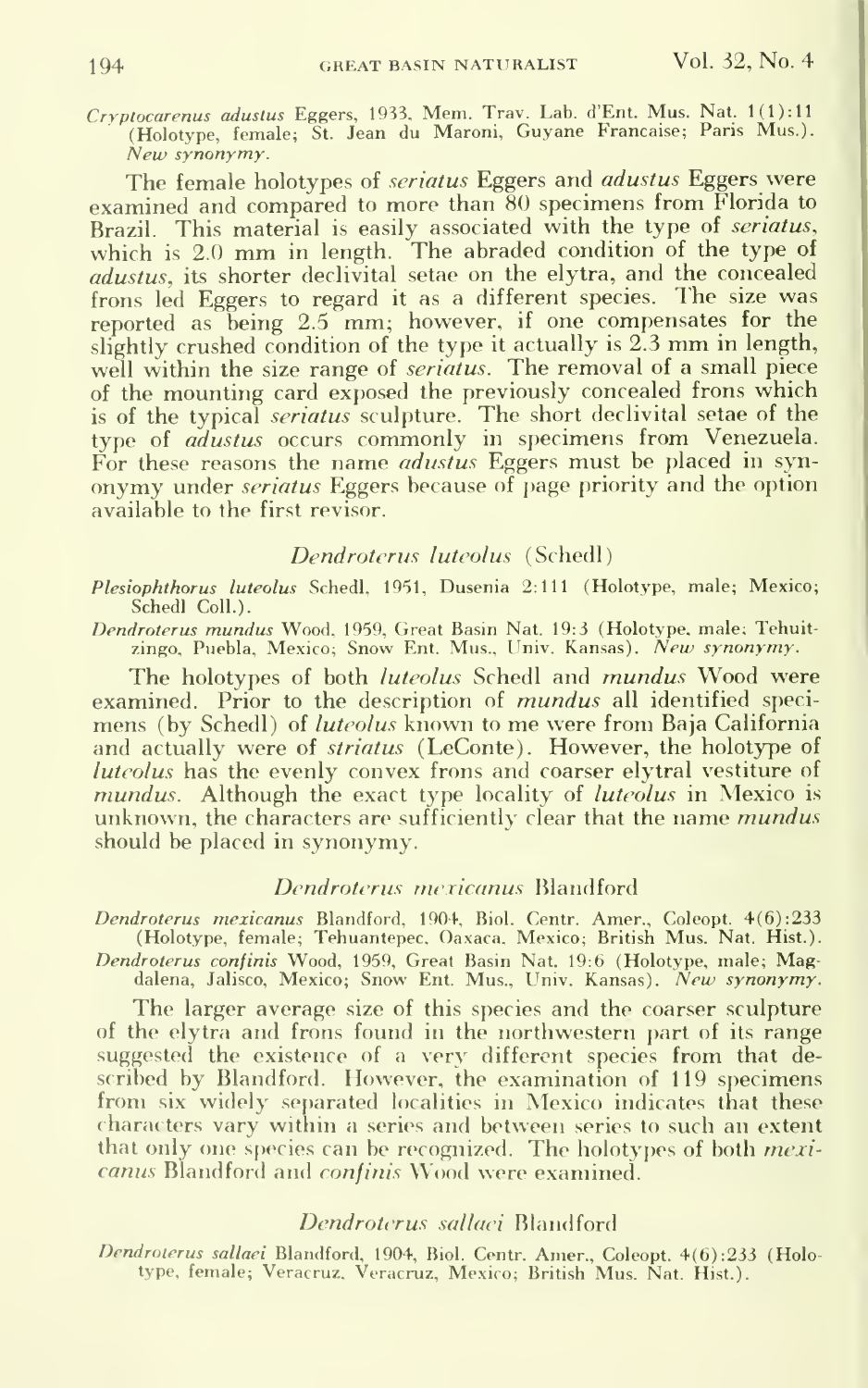Xylochilus insularis Schedl, 1956, Pan-Pacif. Ent. 31:31 (Holotype, male; Arroyo Hondo, María Madre, Tres Marías Islands, Gulf of California; Cali-<br>fornia Acad. Sci.). *New synonymy.* 

The holotype of *Dendroterus sallaei* Blandford, the holotype and several paratypes of *Xylochilus insularis*, and 82 other specimens were examined. Only one species is represented by this material. The specimen labeled "female holotype" in the Schedl collection has status only as a paratype of his species.

#### Dendroterus striatus (LeConte)

Hypothenemus striatus LeConte, 1868, Trans. Amer. Ent. Soc. 2:156 (Syntypes; Cape San Lucas, Baja California; Mus. Comp. Zool.).

Plesiophthorus californicus Schedl, 1952, Pan-Pacif. Ent. 23:123 (Holotype, female; Angeles Bay, Gulf of California, Baja California; California Acad. Sci.). New synonymy.

The syntypic series of *striatus* LeConte, the holotype and several paratypes of *californicus* Schedl, and 13 other specimens of this species were examined. Only one species is represented. It is very closely related to *luteolus* Schedl and eventually may be found to represent only a geographical race of that species.

#### Hylastes gracilis LeConte

Hylastes gracilis LeConte, 1868. Trans. Amer. Ent. Soc. 2:174 (Two syntypes; Tahoe Valley, California; Mus. Comp. Zool.).

Hylastes longus LeConte, 1876, Proc. Amer. Philos. Soc. 15:388 (Holotype, female; Colorado; Mus. Comp. Zool.). New synonymy.

Both LeConte syntypes of *gracilis* and the holotype of *longus*<br>LeConte, and 126 other specimens of this species were examined. Except for the brighter luster of the holotype of *longus* and of other specimens from the southeastern part of the range, there is little variation in this material. The name *longus* is here placed in syn-<br>onymy under the senior name *gracilis* LeConte.

#### Hylocurus elegans (Eichhoff)

- Hylocurus elegans Eichhoff, 1871, Berliner Ent. Zeitschr. 15:134 (Holotype, male; Teapa. Tabasco, Mexico; Inst. Roy. Sci. Nat.. Brussels).
- Hylocurus minor Wood, 1961, Great Basin Nat. 21:4 (Holotype, female; Finca Alto Bonito, Caicedonia. Valle de Cauca, Colombia; Wood Coll.). New synonymy.

The holotypes of *elegans* Eichhoff and *minor* Wood and 230 other specimens were examined. Because of the large size and the lack of clarity in the original descriptions of elegans, this name could not be associated with *minor*. An examination of the types, however, leaves no doubt as to the synonymy.

#### Hylocurus retusipennis Blandford

Hylocurus retusipennis Blandford, 1898, Biol. Centr. Amer., Coleopt. 4(6):223 (Holotype, male; "Mexican" tobacco refuse; British Mus. Nat. Hist.).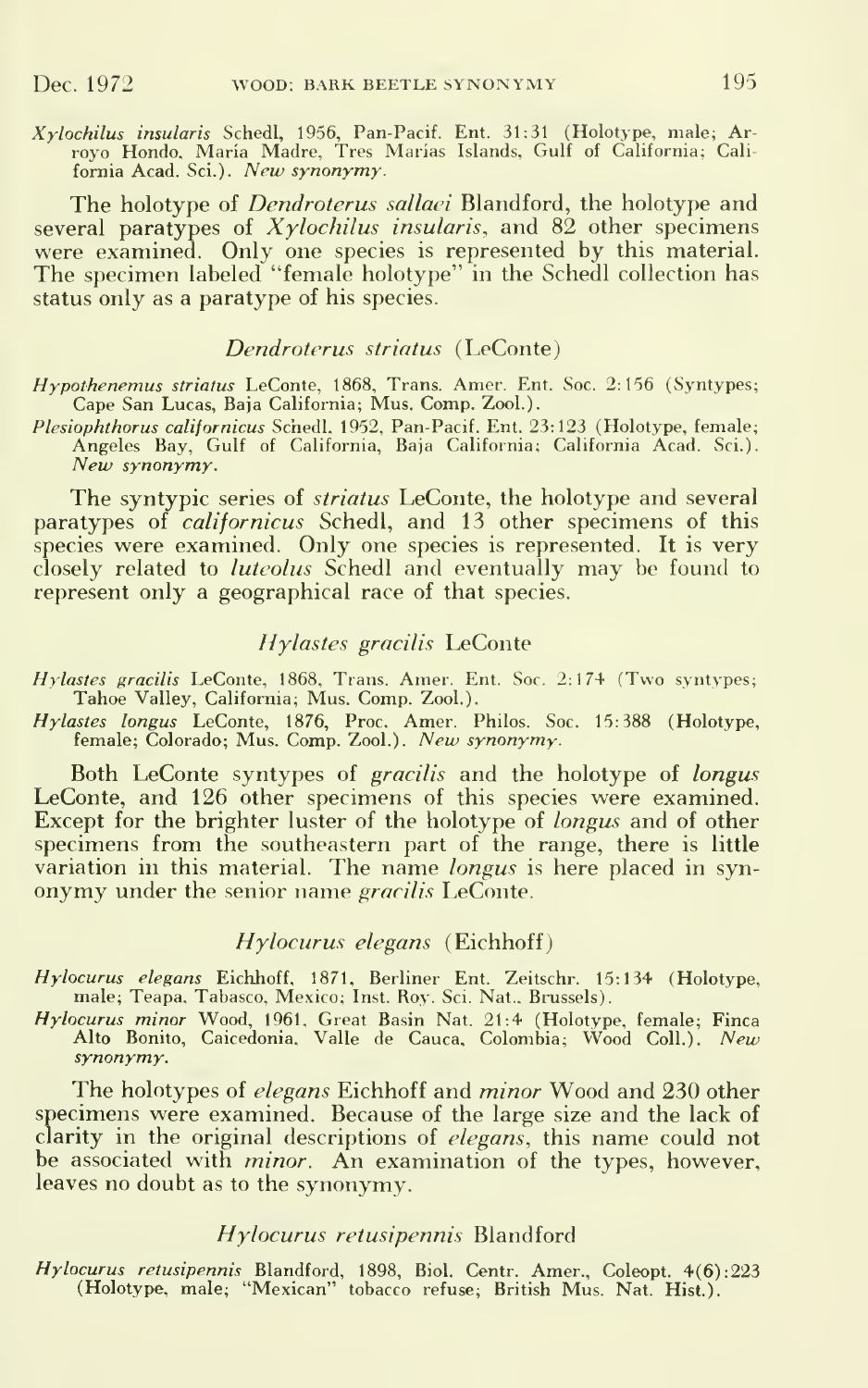Hylocurus bidentatus Schedl, 1950, Dusenia 1:149 (Syntypes; Nova Teutonia, Santa Catarina. Brazil; Schedl and Plaumann Collections). Probable syn onymy.

The holotype of *retusipennis* Blandford that was presumed to have come from Mexico, was compared to a series of *bidentatus*<br>Schedl, identified by Schedl, received from Plaumann from Santa Catarina. The males are identical in every respect. Since the types of bidentatus are not available for loan, the confirmation of the suspected synonymy must be delayed.

#### Hylocurus rudis (LeConte)

Micracis rudis LeConte, 1876, Proc. Amer. Philos. Soc. 15:369 (Holotype, female?; Detroit, Michigan; Mus. Comp. Zool.).

*Micracis biorbis* Blackman, 1920, Mississippi Agric. Expt. Sta. Tech. Bull. 9:22<br>(Holotype, male; Syracuse, New York; U.S. Nat. Mus.). *New synonymy*.

Due to an error in identification, Blackman named biorbis from specimens that are identical to the holotype of *rudis* LeConte. Blackman associated the name *rudis* with a southern species that is now known as Hylocurus torosus Wood. The holotypes of both rudis and biorbis were examined.

#### Microborus bicolor Eggers

Microborus bicolor Eggers, 1933, Mem. Trav. Lab. d'Ent. Mus. Nat. d'Hist. Nat. 1(1): 19 Holotype. sex?; Bas Carsevenne, Guyane Francaise; Paris Mus.).

This species was placed in synonymy under *aberrans* Wichmann by Schedl (1962, Mitt. Münchn. Ent. Ges. 52:86). However, the types of aberrans and setulosus Eggers were examined and were found to represent different sexes of the same species; the type of bicolor is larger and should be placed near ambitus Wood in a different species group from *aberrans*.

#### Xyleborus asper Eggers

- Xyleborus asper Eggers, 1933, Mem. Trav. Lab. d'Ent. Mus. Nat. d'Hist. Nat. 1(1):30 (Holotype, female; Nouveau Chantier, Guvane Francaise; Paris Mus..)
- Xyleborus amoenus Schedl, 1949. Rev. Brasil. Biol. 9:282 (Holotype, female; Hamburgfarm on Rio Reventazon, Limon, Costa Rica; Schedl Coll.). New synonymy.

The holotypes of both asper Eggers and amoenus Schedl were examined and compared directly to my specimens from Costa Rica, Panama, Colombia, Venezuela, and French Guiana. Only one easily recognized species is represented by this material. The junior name, amoenus, is here placed in synonymy.

#### Xyleborus capucinus Eichhoff

Xyleborus capucinus Eichhoff, 1868 (1869), Berliner Ent. Zeitschr. 12:281 (Holo-type, female; Guadeloupe Island; Inst. Roy. Sci. Nat.. Brussels).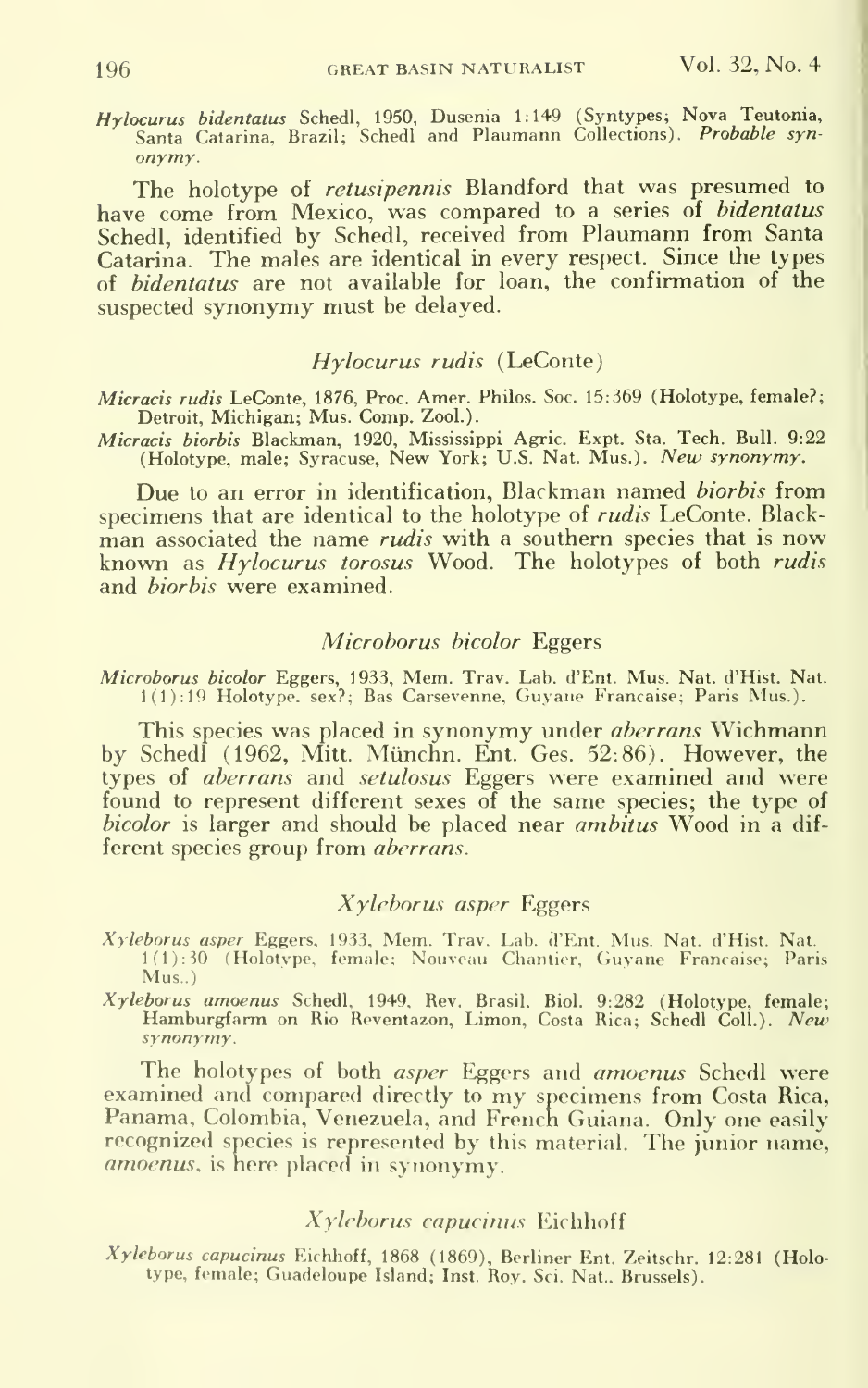Xyleborus capucinoides Eggers, 1941, Arb. Morph. Taxon. Ent. Berlin-Dahlem<br>8:104 (Holotype, female; Gourbeyre, Guadeloupe Island; U.S. Nat. Mus.).<br>New synonymy.

The holotypes of both *capucinus* Eichhoff and *capucinoides* Eggers and 102 other specimens were examined. Although the holo type of *capucinus* is callow and slightly crushed, it clearly is of the same species as *capucinoides*. Eggers's name must be placed in synonymy.

#### Xyleborus caraibicus Eggers

X*yleborus caraibicus* Eggers, 1941, Arb. Morph. Taxon. Ent. Berlin-Dahlem<br>8:103 (Holotype, female; Guadeloupe; U.S. Nat. Mus.).

Xyleborus trinidadensis Schedl, 1961, Ann. Mag. Nat. Hist. (13)3:530 (Holotype, female; River Estate, Trinidad; British Mus. Nat. Hist.). New synonymy.

The holotypes of *caraibicus* Eggers and *trinidadensis* Schedl and 24 other specimens were examined and compared to my material. Only one species is represented by this material. The junior name trinidadensis is here placed in synonymy.

#### Xyleborus declivis Eichhoff

Xyleborus declivis Eichhoff, 1868 (1869), Berliner Ent. Zeitschr. 12:280 (Holotype, female; Teapa, Tabasco, Mexico; presumably lost with Hamburg Mus.).<br>Xyleborus pseudoprocer Schedl, 1949, Rev. Brasil. Biol. 9:279 (Holotyp

My three specimens of this species from Costa Rica and Mexico were compared to Blandford's series from Guatemala and to the holotype of *pseudoprocer* Schedl; all clearly represent the same species. This material completely fits the description of declivis Eichhoff, the type of which evidently is lost. Since it is the only species of this size (4.0-4.4 mm) from Mexico and Central America in this species group, since it fits the original description, and because it agrees with material identified by specialists who studied the Eichhoff collection, it is reasonable to assume that this species is *declivis* Eichhoff. If this is correct, the name *pseudoprocer* Schedl must be treated as a junior synonym.

#### Xyleborus deplanatus Eggers

Xyleborus discretus Eggers. 1933, Mem. Trav. Lab. d'Ent. Mus. Nat. d'Hist. Nat., Paris 1(1): 32 (Holotype. female; Charvein, Guvane Francaise; Paris Mus.).

Xyleborus longideclivis Wood, 1968, Great Basin Nat. 28:1 (Holotype, female; Bartica Triangle, British Guiana; British Mus. Nat. Hist.). New synonymy.

The female holotype of *deplanatus* Eggers was compared directly to four paratypes of *longideclivis* Wood. This species is 2.0-2.3 mm in length, not 3.0 mm as stated in Eggers's description. In addition to British and French Guiana it also occurs in Colombia.

#### Xyleborus discretus Eggers

Xyleborus discretus Eggers, 1933, Mem. Trav. Lab. d'Ent. Mus. Nat. d' Hist. Nat.. Paris 1(1):29 (Holotype, female; Marcapata, Peru; U.S. Nat. Mus.).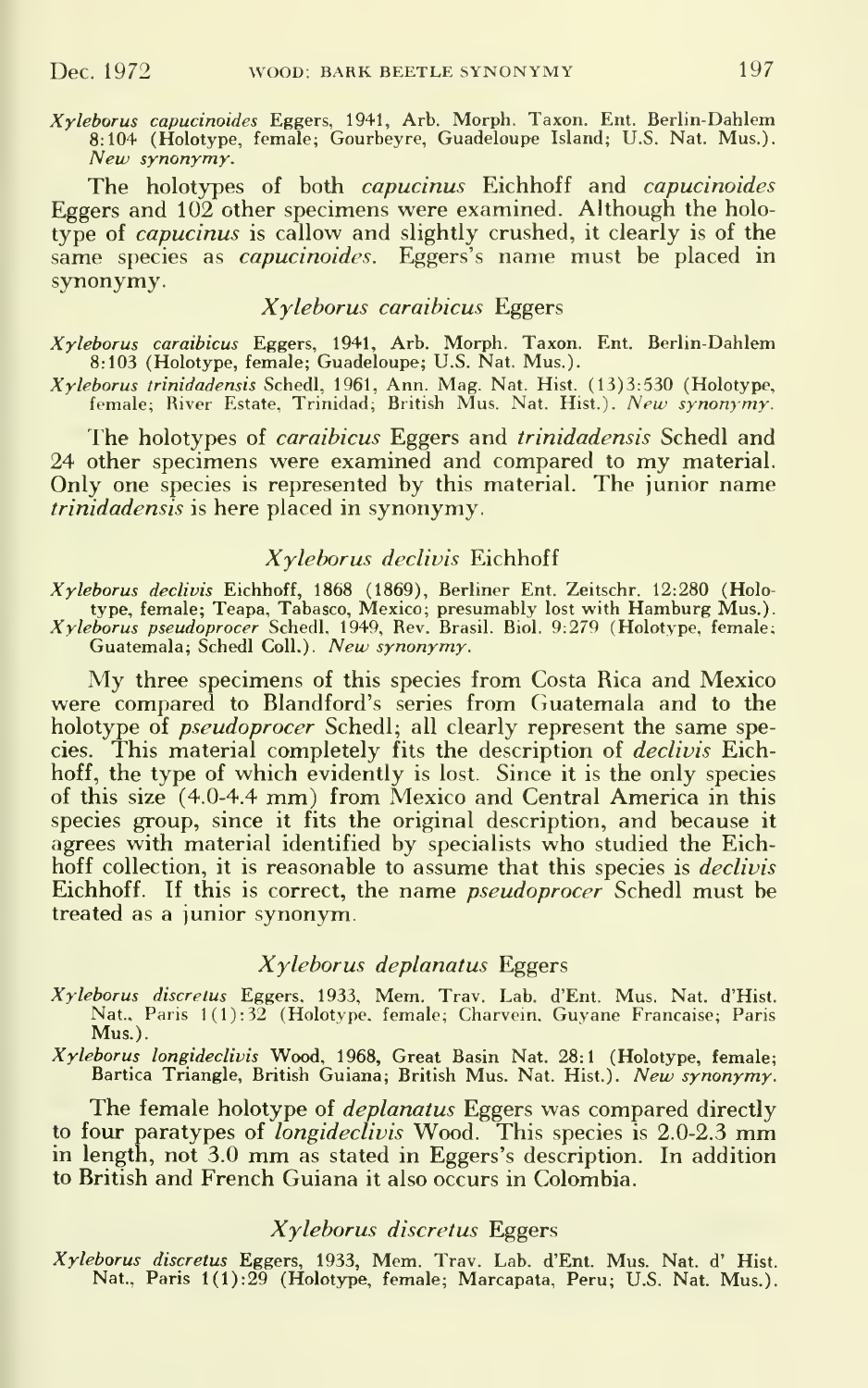Xyleborus usticus Wood, 1968, Great Basin Nat. 28:3 (Holotype. female; Bartica District, British Guiana; British Mus. Nat. Hist.). New synonymy.

When usticus Wood was named, the distribution of discretus Eggers in French Guiana was overlooked. When the holotype of discretus was compared to a topotypic paratype of usticus, the synonymy was immediately apparent. This species is now known from Costa Rica, Venezuela, British and French Guiana, and Peru. As indicated above, the name discretus has priority.

#### Xyleborus gilvipes Blandford

X*yleborus gilvipes* Blandford, 1898, Biol. Centr. Amer., Coleopt. 4(6):205 (Holo-<br>type, female; Zapote, Guatemala; British Mus. Nat. Hist.).

Xyleborus mexicanus Eggers, 1931, Ent. Blatt. 27:19 (Holotype, female; Maravatio, Michoacan. Mexico; Zool. Mus. Berlin). New synonymy.

The holotypes of gilvipes Blandford and *mexicanus* Eggers were both examined and compared directly to my specimens. They clearly represent the same species. The junior name *mexicanus* is here placed in synonymy.

#### Xyleborus godmani Blandford

Xyleborus godmani Blandford, 1898, Biol. Centr. Amer., Coleopt. 4(6): 197 (Holotype, female; Bugaba, Chiriqui. Panama; British Mus. Nat. Hist.).

Xyleborus caelebs Blandford, 1898, Biol. Centr. Amer., Coleopt. 4(6):198 (Holotype, male; Volcan de Chiriqui, Chiriqui, Panama; British Mus. Nat. Hist.).<br>New synonymy.

The holotypes of both *godmani* Blandford and *caelebs* Blandford were compared to definitely associated males and females from Panama and Costa Rica. Although the two sexes are very different anatomically, it is entirely clear that only one species is represented by the two names. The name *caelebs* is here placed in synonymy because of page priority and by choice of the first revisor.

#### Xyleborus guatemalensis (Hopkins)

A*mbrosiodmus guatemalensis* Hopkins, 1915, U.S. Dept. Agric. Rept. 99:56<br>(Holotype, female; Trece Aguas, Alta Verapaz, Guatemala; U.S. Nat. Mus.). Xyleborus anisandrus Schedl, 1954, Dusenia 5:44 (Syntypes. females; Rio Claro. Brazil; Schedl Coll.). New synonymy.

The holotype of *guatemalensis* Hopkins and the syntype of *ani*sandrus Schedl in the Schedl collection were both compared to my material from Costa Rica, Panama, Colombia, Venezuela, and Brazil. <sup>I</sup> am unable to see even minor differences in the 32 specimens ex amined. The junior name *anisandrus* is here placed in synonymy.

#### Xyleborus intrusus Blandford

Xyleborus intrusus Blandford, 1898. Biol. Centr. Amer., Coleopt. 4(6):213 (Syntypes, females; San Geronimo, Guatemala; British Mus. Nat. Hist.).

Xyleborus howardi Hopkins, 1915, U.S. Dept. Agric. Rept. 99:65 (Holotype, female; Washington, D.C.; U.S. Nat. Mus.). *New synonymy*.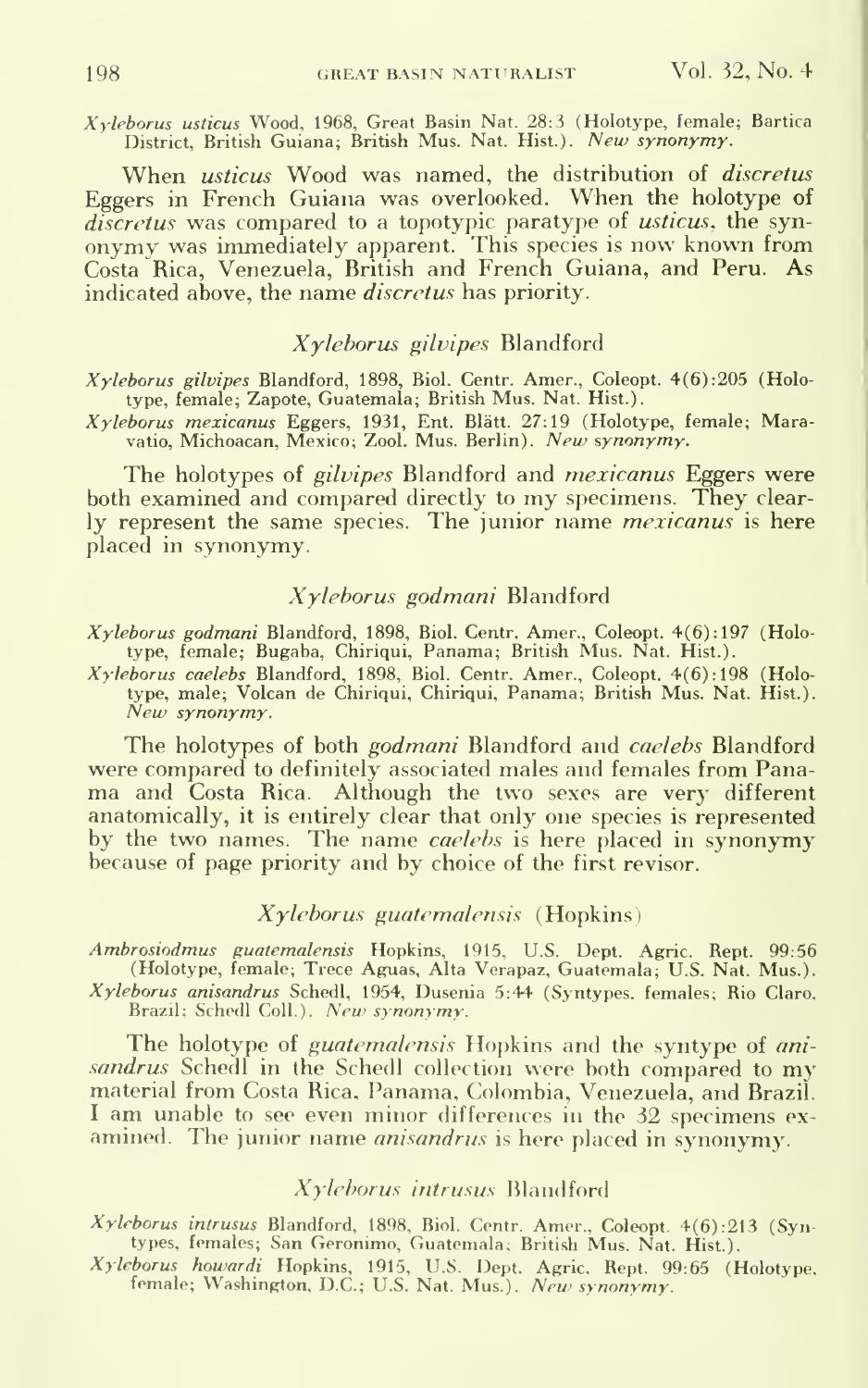Xyleborus scopulorum Hopkins, 1915, U.S. Dept. Agric. Rept. 99:66 (Holotype, female; Black Hills, South Dakota; U.S. Nat. Mus.). New synonymy.

**I** The three syntypes of *intrusus* Blandford, the holotypes of *how*ardi Hopkins and scopulorum Hopkins, and 42 other specimens were compared to my material. The material from the western United States, Mexico, and Guatemala range from 2.3 to 2.7 mm in length and clearly represent one species. Specimens from the eastern United States average slightly smaller in size, ranging from 2.2 to 2.5 mm in length. It is also noted that pronotal and elytral characters mentioned by Bright (1968, Canadian Ent. 100:1320) are not consistent and occur in both populations. In the absence of dis tinguishing characters or other means of separating these populations, <sup>I</sup> here place howardi and scopulorum in synonymy as indicated above.

#### Xyleborus lecontei (Hopkins)

Ambrosiodmus lecontei Hopkins, 1915, U.S. Dept. Agric. Rept. 99:56 (Holotype. female; Keene, Florida; U.S. Nat. Mus.).

Xyleborus gundlachi Eggers, 1931, Ent. Blatt. 27:20 (Holotype, female; Cuba; Zool. Mus. Berlin). New synonymy.

The holotypes of both *lecontei* Hopkins and *gundlachi* Eggers were examined and compared directly to my specimens. They are identical in all respects. The junior name *gundlachi* is here placed in synonymy.

#### Xyleborus sparsipilosus Eggers

- Xyleborus sparsipilosus Eggers, 1933, Mem. Trav. Lab. d'Ent. Mus. Nat. d'Hist. Nat., Paris  $1(1)$ : 34 (Holotype. female; Nouveau Chantier. Guyane Francaise; Paris Mus.).
- Xyleborus inconveniens Schedl, 1948, Rev. de Ent., Rio de Janeiro 19:577 (Holotype, female; Hamburgfarm on Rio Reventazon, Limon, Costa Rica; Schedl Coll.). New synonymy.

The female holotypes of *sparsipilosus* Eggers and *inconveniens* Schedl were both compared to several of my females from Costa Rica. All represent the same species in all details. The name *incon*veniens must be placed in synonymy under the senior name sparsipilosus.

#### Xyleborus spathipennis Eichhoff

Xyleborus spathipennis Eichhoff, 1868, Berliner Ent. Zeitschr. 12:145 (Syntypes, female; Peru; Inst. Roy. Sci. Nat., Brussels).

Xyleborus coronatus Eichhoff, 1878, Mem. Soc. Roy. Sci. Liege (2)8:348 (Holo-type, male; Brasilia interior; Inst. Roy. Sci. Nat., Brussels). New synonymy.

Xyleborus burgdorfi Hopkins, 1915, U.S. Dept. Agric. Rept. 99:59 (Holotype, female; Costa Rica; U.S. Nat. Mus.). New synonymy.

Xyleborus curtus Eggers, 1928, Arch. Inst. Biol. Sao Paulo 1:94 (Lectotype, female; Cachabe, Equador; U.S. Nat. Mus.). *New synonymy*.

Xyleborus femoratus Eggers, 1928, Arch. Inst. Biol. Sao Paulo 1:95 (Syntypes, females; Bahia, Brazil; Zool. Mus. Berlin).

The holotypes of *coronatus* Eichhoff and *burgdorfi* Hopkins, the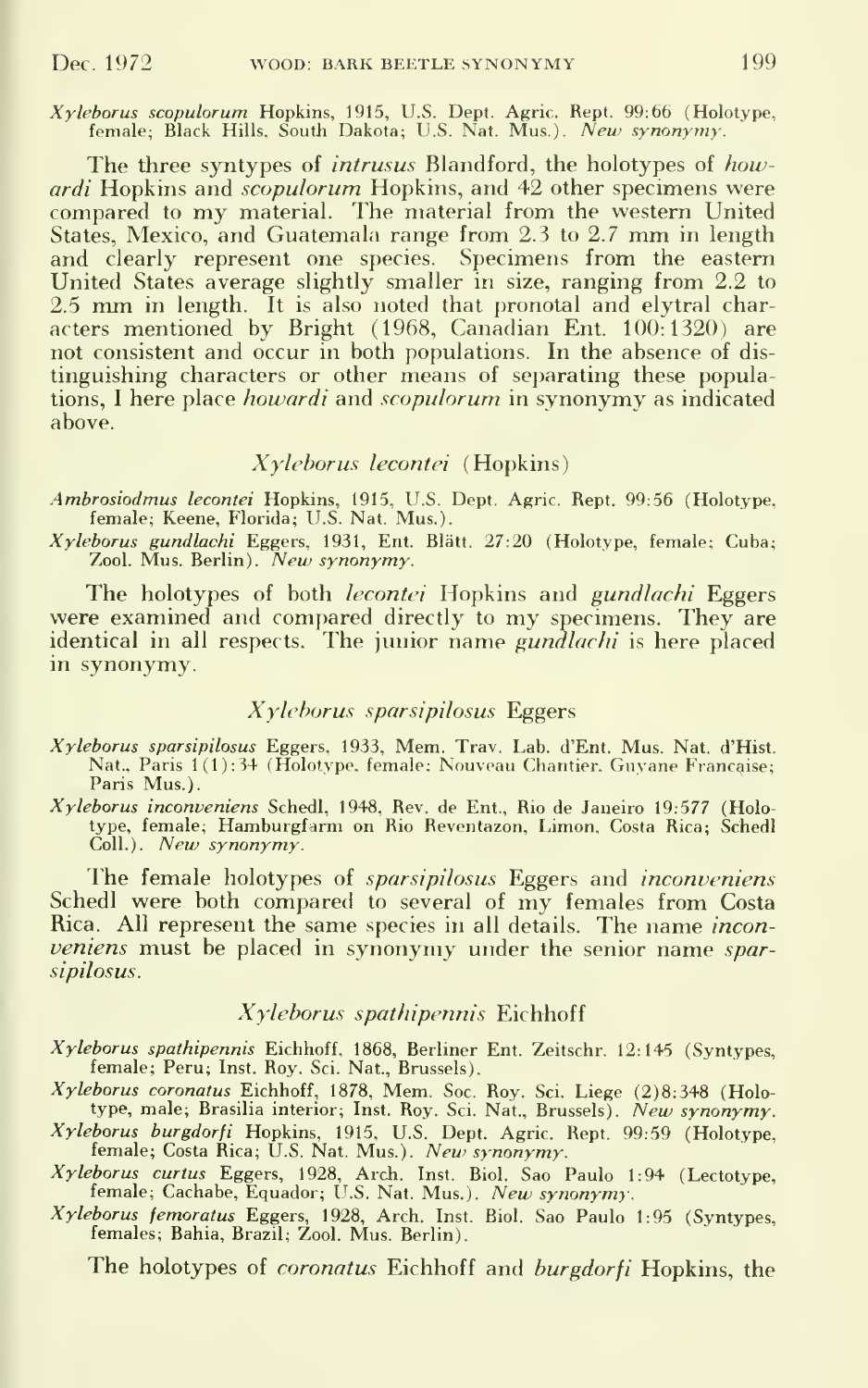lectotype of *curtus* Eggers, the Chapuis syntypes of *spathipennis* Eichhoff, three syntypes of *femoratus* Eggers, and 74 other specimens were examined and either compared directly to one another or to specimens in my collection including several series of definitely associated males and females. Only one species is represented;<br>*coronatus, burgdorfi, curtus,* and *femoratus* are placed in synonymy as indicated above.

#### Xyleborus tumucensis Hagedorn

- Xyleborus tumucensis Hagedorn, 1905, Bull. Mus. d'Hist. Nat., Paris 6:414 (Three female syntypes; Riviere Lunier. Tumuc-Humac, Guyane Francaise; Paris Mus.).
- Xyleborus guayanensis Eggers, 1933, Mem. Trav. Lab. d'Ent. Mus. Nat. d'Hist. Nat., Paris 1(1):28 (Male and female syntypes; Nouveau Chantier, Guyane ) ||<br>Francaise; Paris Mus.)*. New synonymy.*

The female syntype of *tumucensis* Hagedorn that has been labeled "type," the male syntype and two female cotypes (the female syntype is missing from the Paris Museum) of guayanensis Eggers, and 43 other specimens of this species were examined and compared directly to one another. Only one species is represented. The error evidently occurred when Eggers (1933) misidentified specimens of g*eayi* Hagedorn which he reported as tumucensis. The name guay-<br>anensis Eggers is placed in synonymy under the older name tumucensis.

#### Xyleborus respatorius Schedl

- Xyleborus vespatorius Schedl. 1931, Ann. Mag. Nat. Hist. (10)8:339 (Holotype. female; San Ignacio, Argentina; Schedl Coll.).
- Xyleborus corniculatus Schedl, 1949, Rev. Brasil Biol. 9:275 (Holotype, female; Santa Catarina, Brazil; Schedl Coll.). New synonymy.
- Xyleborus corniculatulus Schedl, 1949, Rev. Brasil Biol. 9:275 (Holotype, female; Trinidad; Schedl Coll.). New synonymy.

The holotypes of vespatorius Schedl, corniculatus Schedl, and corniculatulus Schedl were examined and compared directly to one another and to my homotypes. The three names are based on what <sup>I</sup> consider to be minor variations of the same species. The declivital denticles of the holotype of *vespatorius* have been damaged, presumably by the chewing of siblings, thereby making recognition more difficult. The name vespatorius has priority over both corniculatus and corniculatulus.

#### Xyleborus volvulus (Fabricius)

Bostrichus volvulus Fabricius, 1775, Systema Entomologiae, p. 454 (Syntypes, females; America ligno Dom v. Rohr. presumably Cuba; Copenhagen Mus.).

- Xyleborus torquatus Eichhoff, 1868, Berliner Ent. Zeitschr. 12:146 (Syntypes, female; Cuba, Brazil, Puerto Rico; presumably lost with Hamburg Mus.).
- Xyleborus grenadensis Hopkins, 1915, U.S. Dept. Agric. Rept. 99:65 (Holotype, female; Grenada, West Indies; U.S. Nat. Mus.). New synonymy.
- Xyleborus vagabundus Schedl, 1949, Rev. Brasil. Biol. 9:277 (Holotype, female; Mexico; Schedl Coll.). New synonymy.